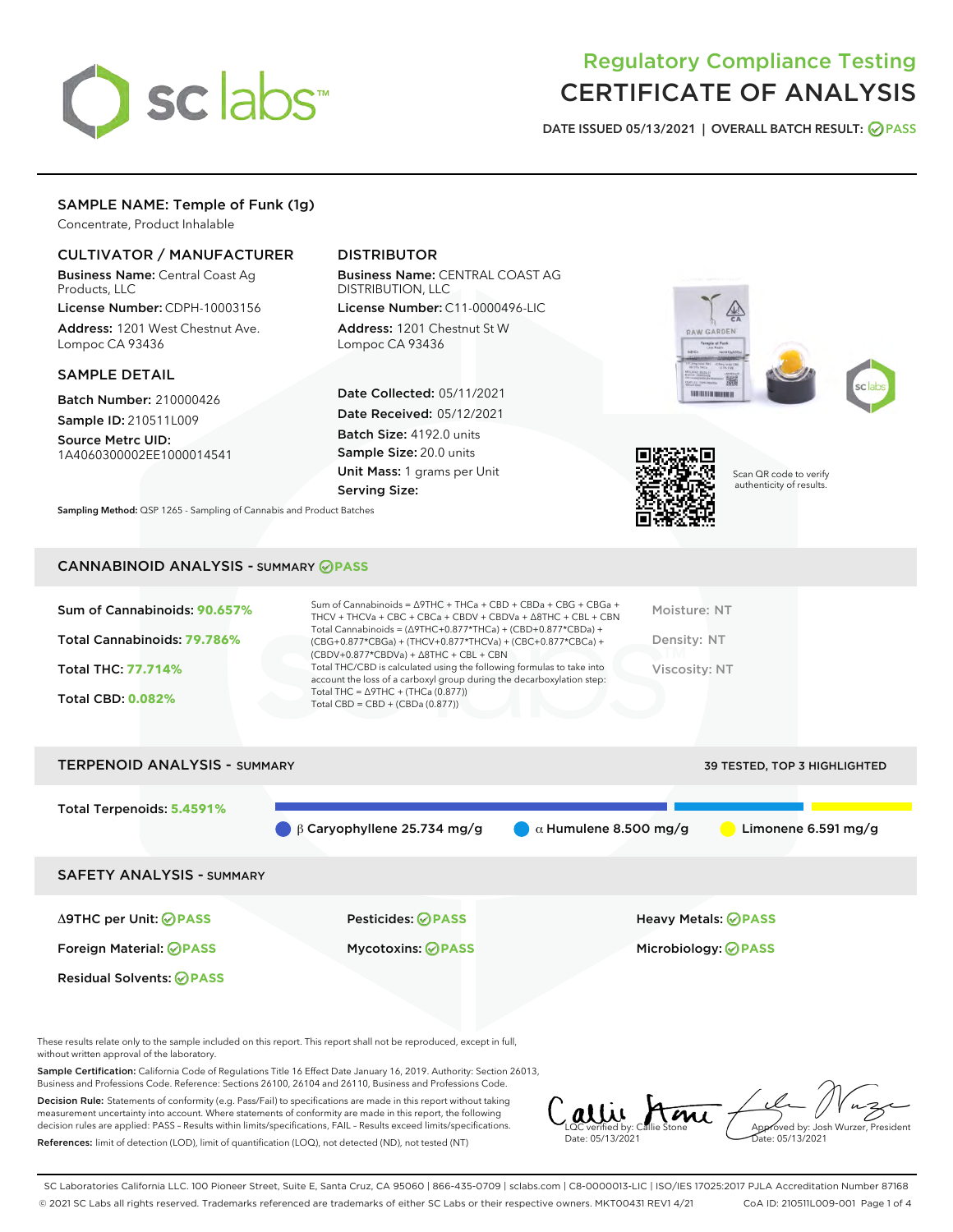



TEMPLE OF FUNK (1G) | DATE ISSUED 05/13/2021 | OVERALL BATCH RESULT: 2 PASS

#### CANNABINOID TEST RESULTS - 05/12/2021 2 PASS

Tested by high-performance liquid chromatography with diode-array detection (HPLC-DAD). **Method:** QSP 1157 - Analysis of Cannabinoids by HPLC-DAD

TOTAL CANNABINOIDS: **79.786%** Total Cannabinoids (Total THC) + (Total CBD) +

(Total CBG) + (Total THCV) + (Total CBC) + (Total CBDV) + ∆8THC + CBL + CBN

TOTAL THC: **77.714%** Total THC (∆9THC+0.877\*THCa)

TOTAL CBD: **0.082%**

Total CBD (CBD+0.877\*CBDa)

TOTAL CBG: 0.95% Total CBG (CBG+0.877\*CBGa)

TOTAL THCV: 0.385% Total THCV (THCV+0.877\*THCVa)

TOTAL CBC: 0.655% Total CBC (CBC+0.877\*CBCa)

TOTAL CBDV: ND Total CBDV (CBDV+0.877\*CBDVa)

| <b>COMPOUND</b> | LOD/LOQ<br>(mg/g)          | <b>MEASUREMENT</b><br><b>UNCERTAINTY</b><br>(mg/g) | <b>RESULT</b><br>(mg/g) | <b>RESULT</b><br>(%) |
|-----------------|----------------------------|----------------------------------------------------|-------------------------|----------------------|
| <b>THCa</b>     | 0.05/0.14                  | ±22.142                                            | 861.56                  | 86.156               |
| <b>A9THC</b>    | 0.06 / 0.26                | ±0.741                                             | 21.55                   | 2.155                |
| <b>CBGa</b>     | 0.1/0.2                    | ±0.51                                              | 9.8                     | 0.98                 |
| <b>CBCa</b>     | 0.07/0.28                  | ±0.365                                             | 7.47                    | 0.747                |
| <b>THCVa</b>    | 0.07/0.20                  | ±0.209                                             | 4.39                    | 0.439                |
| <b>CBDa</b>     | 0.02/0.19                  | ±0.027                                             | 0.94                    | 0.094                |
| <b>CBG</b>      | 0.06/0.19                  | ±0.034                                             | 0.86                    | 0.086                |
| A8THC           | 0.1 / 0.4                  | N/A                                                | <b>ND</b>               | <b>ND</b>            |
| <b>THCV</b>     | 0.1/0.2                    | N/A                                                | <b>ND</b>               | <b>ND</b>            |
| <b>CBD</b>      | 0.07/0.29                  | N/A                                                | <b>ND</b>               | <b>ND</b>            |
| <b>CBDV</b>     | 0.04 / 0.15                | N/A                                                | <b>ND</b>               | <b>ND</b>            |
| <b>CBDVa</b>    | 0.03/0.53                  | N/A                                                | <b>ND</b>               | <b>ND</b>            |
| <b>CBL</b>      | 0.06 / 0.24                | N/A                                                | <b>ND</b>               | <b>ND</b>            |
| <b>CBN</b>      | 0.1/0.3                    | N/A                                                | <b>ND</b>               | <b>ND</b>            |
| <b>CBC</b>      | 0.2 / 0.5                  | N/A                                                | <b>ND</b>               | <b>ND</b>            |
|                 | <b>SUM OF CANNABINOIDS</b> |                                                    | 906.57 mg/g             | 90.657%              |

**UNIT MASS: 1 grams per Unit**

| ∆9THC per Unit                        | 1120 per-package limit     | 21.55 mg/unit<br><b>PASS</b> |
|---------------------------------------|----------------------------|------------------------------|
| <b>Total THC per Unit</b>             |                            | 777.14 mg/unit               |
| <b>CBD per Unit</b>                   |                            | <b>ND</b>                    |
| <b>Total CBD per Unit</b>             |                            | $0.82$ mg/unit               |
| Sum of Cannabinoids<br>per Unit       |                            | 906.57 mg/unit               |
| <b>Total Cannabinoids</b><br>per Unit |                            | 797.86 mg/unit               |
| <b>MOISTURE TEST RESULT</b>           | <b>DENSITY TEST RESULT</b> | <b>VISCOSITY TEST RESULT</b> |

Not Tested

Not Tested

Not Tested

#### TERPENOID TEST RESULTS - 05/13/2021

Terpene analysis utilizing gas chromatography-flame ionization detection (GC-FID). **Method:** QSP 1192 - Analysis of Terpenoids by GC-FID

| <b>COMPOUND</b>         | LOD/LOQ<br>(mg/g) | <b>MEASUREMENT</b><br><b>UNCERTAINTY</b><br>(mg/g) | <b>RESULT</b><br>(mg/g)                         | <b>RESULT</b><br>(%) |
|-------------------------|-------------------|----------------------------------------------------|-------------------------------------------------|----------------------|
| $\beta$ Caryophyllene   | 0.004 / 0.012     | ±0.9161                                            | 25.734                                          | 2.5734               |
| $\alpha$ Humulene       | 0.009/0.029       | ±0.2728                                            | 8.500                                           | 0.8500               |
| Limonene                | 0.005 / 0.016     | ±0.0943                                            | 6.591                                           | 0.6591               |
| <b>Myrcene</b>          | 0.008 / 0.025     | ±0.0509                                            | 3.949                                           | 0.3949               |
| trans-ß-Farnesene       | 0.008 / 0.025     | ±0.0673                                            | 1.896                                           | 0.1896               |
| Ocimene                 | 0.011 / 0.038     | ±0.0398                                            | 1.240                                           | 0.1240               |
| Linalool                | 0.009 / 0.032     | ±0.0407                                            | 1.072                                           | 0.1072               |
| $\alpha$ Bisabolol      | 0.008 / 0.026     | ±0.0502                                            | 0.940                                           | 0.0940               |
| Fenchol                 | 0.010 / 0.034     | ±0.0358                                            | 0.925                                           | 0.0925               |
| <b>Terpineol</b>        | 0.016 / 0.055     | ±0.0506                                            | 0.824                                           | 0.0824               |
| $\beta$ Pinene          | 0.004 / 0.014     | ±0.0073                                            | 0.635                                           | 0.0635               |
| Caryophyllene<br>Oxide  | 0.010 / 0.033     | ±0.0259                                            | 0.563                                           | 0.0563               |
| Terpinolene             | 0.008 / 0.026     | ±0.0089                                            | 0.432                                           | 0.0432               |
| $\alpha$ Pinene         | 0.005 / 0.017     | ±0.0028                                            | 0.325                                           | 0.0325               |
| <b>Borneol</b>          | 0.005 / 0.016     | ±0.0100                                            | 0.239                                           | 0.0239               |
| $\alpha$ Cedrene        | 0.005 / 0.016     | ±0.0056                                            | 0.185                                           | 0.0185               |
| Geraniol                | 0.002 / 0.007     | ±0.0057                                            | 0.129                                           | 0.0129               |
| Valencene               | 0.009 / 0.030     | ±0.0080                                            | 0.116                                           | 0.0116               |
| Citronellol             | 0.003 / 0.010     | ±0.0042                                            | 0.086                                           | 0.0086               |
| Camphene                | 0.005 / 0.015     | ±0.0007                                            | 0.062                                           | 0.0062               |
| Fenchone                | 0.009 / 0.028     | ±0.0012                                            | 0.041                                           | 0.0041               |
| Nerol                   | 0.003 / 0.011     | ±0.0017                                            | 0.039                                           | 0.0039               |
| Guaiol                  | 0.009 / 0.030     | ±0.0018                                            | 0.038                                           | 0.0038               |
| Sabinene Hydrate        | 0.006 / 0.022     | ±0.0012                                            | 0.030                                           | 0.0030               |
| $\gamma$ Terpinene      | 0.006 / 0.018     | N/A                                                | <loq< th=""><th><loq< th=""></loq<></th></loq<> | <loq< th=""></loq<>  |
| Menthol                 | 0.008 / 0.025     | N/A                                                | <loq< th=""><th><loq< th=""></loq<></th></loq<> | <loq< th=""></loq<>  |
| Sabinene                | 0.004 / 0.014     | N/A                                                | <b>ND</b>                                       | ND                   |
| $\alpha$ Phellandrene   | 0.006 / 0.020     | N/A                                                | <b>ND</b>                                       | <b>ND</b>            |
| 3 Carene                | 0.005 / 0.018     | N/A                                                | <b>ND</b>                                       | ND                   |
| $\alpha$ Terpinene      | 0.005 / 0.017     | N/A                                                | ND                                              | <b>ND</b>            |
| p-Cymene                | 0.005 / 0.016     | N/A                                                | ND                                              | ND                   |
| Eucalyptol              | 0.006 / 0.018     | N/A                                                | ND                                              | ND                   |
| (-)-Isopulegol          | 0.005 / 0.016     | N/A                                                | ND                                              | ND                   |
| Camphor                 | 0.006 / 0.019     | N/A                                                | ND                                              | ND                   |
| Isoborneol              | 0.004 / 0.012     | N/A                                                | ND                                              | ND                   |
| R-(+)-Pulegone          | 0.003 / 0.011     | N/A                                                | ND                                              | ND                   |
| <b>Geranyl Acetate</b>  | 0.004 / 0.014     | N/A                                                | ND                                              | ND                   |
| Nerolidol               | 0.009 / 0.028     | N/A                                                | ND                                              | ND                   |
| Cedrol                  | 0.008 / 0.027     | N/A                                                | ND                                              | ND                   |
| <b>TOTAL TERPENOIDS</b> |                   |                                                    | 54.591 mg/g                                     | 5.4591%              |

SC Laboratories California LLC. 100 Pioneer Street, Suite E, Santa Cruz, CA 95060 | 866-435-0709 | sclabs.com | C8-0000013-LIC | ISO/IES 17025:2017 PJLA Accreditation Number 87168 © 2021 SC Labs all rights reserved. Trademarks referenced are trademarks of either SC Labs or their respective owners. MKT00431 REV1 4/21 CoA ID: 210511L009-001 Page 2 of 4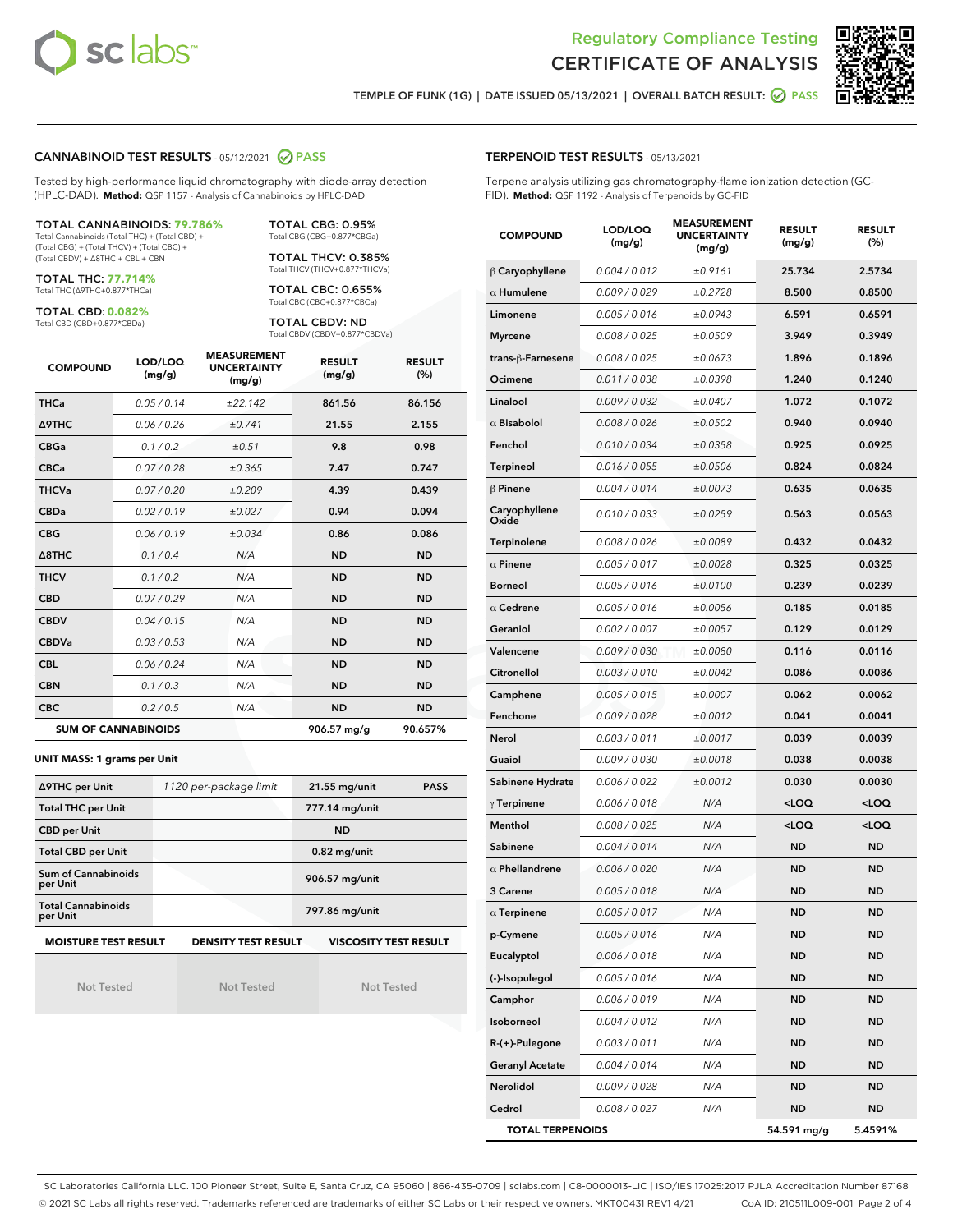



TEMPLE OF FUNK (1G) | DATE ISSUED 05/13/2021 | OVERALL BATCH RESULT: @ PASS

### PESTICIDE TEST RESULTS - 05/13/2021 2 PASS

Pesticide and plant growth regulator analysis utilizing high-performance liquid chromatography-mass spectrometry (HPLC-MS) or gas chromatography-mass spectrometry (GC-MS). \*GC-MS utilized where indicated. **Method:** QSP 1212 - Analysis of Pesticides and Mycotoxins by LC-MS or QSP 1213 - Analysis of Pesticides by GC-MS

| <b>COMPOUND</b>             | LOD/LOQ<br>(µg/g) | <b>ACTION</b><br>LIMIT<br>(µg/g) | <b>MEASUREMENT</b><br><b>UNCERTAINTY</b><br>$(\mu g/g)$ | <b>RESULT</b><br>$(\mu g/g)$ | <b>RESULT</b> |
|-----------------------------|-------------------|----------------------------------|---------------------------------------------------------|------------------------------|---------------|
| Abamectin                   | 0.03 / 0.10       | 0.1                              | N/A                                                     | <b>ND</b>                    | <b>PASS</b>   |
| Acephate                    | 0.02 / 0.07       | 0.1                              | N/A                                                     | <b>ND</b>                    | <b>PASS</b>   |
| Acequinocyl                 | 0.02 / 0.07       | 0.1                              | N/A                                                     | ND                           | <b>PASS</b>   |
| Acetamiprid                 | 0.02 / 0.05       | 0.1                              | N/A                                                     | <b>ND</b>                    | <b>PASS</b>   |
| Aldicarb                    | 0.03 / 0.08       | $\geq$ LOD                       | N/A                                                     | <b>ND</b>                    | <b>PASS</b>   |
| Azoxystrobin                | 0.02 / 0.07       | 0.1                              | N/A                                                     | ND                           | <b>PASS</b>   |
| <b>Bifenazate</b>           | 0.01 / 0.04       | 0.1                              | N/A                                                     | <b>ND</b>                    | <b>PASS</b>   |
| <b>Bifenthrin</b>           | 0.02 / 0.05       | 3                                | N/A                                                     | <b>ND</b>                    | <b>PASS</b>   |
| <b>Boscalid</b>             | 0.03 / 0.09       | 0.1                              | N/A                                                     | ND                           | <b>PASS</b>   |
| Captan                      | 0.19/0.57         | 0.7                              | N/A                                                     | <b>ND</b>                    | <b>PASS</b>   |
| Carbaryl                    | 0.02 / 0.06       | 0.5                              | N/A                                                     | <b>ND</b>                    | <b>PASS</b>   |
| Carbofuran                  | 0.02 / 0.05       | ≥ LOD                            | N/A                                                     | ND                           | PASS          |
| Chlorantranilip-<br>role    | 0.04 / 0.12       | 10                               | N/A                                                     | <b>ND</b>                    | <b>PASS</b>   |
| Chlordane*                  | 0.03 / 0.08       | $\ge$ LOD                        | N/A                                                     | <b>ND</b>                    | <b>PASS</b>   |
| Chlorfenapyr*               | 0.03 / 0.10       | $>$ LOD                          | N/A                                                     | <b>ND</b>                    | <b>PASS</b>   |
| Chlorpyrifos                | 0.02 / 0.06       | $\ge$ LOD                        | N/A                                                     | ND                           | <b>PASS</b>   |
| Clofentezine                | 0.03 / 0.09       | 0.1                              | N/A                                                     | <b>ND</b>                    | <b>PASS</b>   |
| Coumaphos                   | 0.02 / 0.07       | $\ge$ LOD                        | N/A                                                     | <b>ND</b>                    | <b>PASS</b>   |
| Cyfluthrin                  | 0.12 / 0.38       | $\overline{c}$                   | N/A                                                     | <b>ND</b>                    | <b>PASS</b>   |
| Cypermethrin                | 0.11 / 0.32       | $\mathcal{I}$                    | N/A                                                     | ND                           | <b>PASS</b>   |
| Daminozide                  | 0.02 / 0.07       | $\geq$ LOD                       | N/A                                                     | <b>ND</b>                    | <b>PASS</b>   |
| <b>DDVP</b><br>(Dichlorvos) | 0.03 / 0.09       | $\geq$ LOD                       | N/A                                                     | <b>ND</b>                    | <b>PASS</b>   |
| <b>Diazinon</b>             | 0.02 / 0.05       | 0.1                              | N/A                                                     | <b>ND</b>                    | <b>PASS</b>   |
| Dimethoate                  | 0.03 / 0.08       | $\geq$ LOD                       | N/A                                                     | ND                           | <b>PASS</b>   |
| Dimethomorph                | 0.03 / 0.09       | 2                                | N/A                                                     | <b>ND</b>                    | <b>PASS</b>   |
| Ethoprop(hos)               | 0.03/0.10         | $\geq$ LOD                       | N/A                                                     | <b>ND</b>                    | <b>PASS</b>   |
| Etofenprox                  | 0.02 / 0.06       | $\geq$ LOD                       | N/A                                                     | ND                           | <b>PASS</b>   |
| Etoxazole                   | 0.02 / 0.06       | 0.1                              | N/A                                                     | <b>ND</b>                    | <b>PASS</b>   |
| Fenhexamid                  | 0.03 / 0.09       | 0.1                              | N/A                                                     | <b>ND</b>                    | <b>PASS</b>   |
| Fenoxycarb                  | 0.03 / 0.08       | ≥ LOD                            | N/A                                                     | ND                           | PASS          |
| Fenpyroximate               | 0.02 / 0.06       | 0.1                              | N/A                                                     | ND                           | <b>PASS</b>   |
| Fipronil                    | 0.03 / 0.08       | $\ge$ LOD                        | N/A                                                     | <b>ND</b>                    | <b>PASS</b>   |
| Flonicamid                  | 0.03 / 0.10       | 0.1                              | N/A                                                     | <b>ND</b>                    | <b>PASS</b>   |
| Fludioxonil                 | 0.03 / 0.10       | 0.1                              | N/A                                                     | <b>ND</b>                    | <b>PASS</b>   |
| Hexythiazox                 | 0.02 / 0.07       | 0.1                              | N/A                                                     | <b>ND</b>                    | <b>PASS</b>   |
| Imazalil                    | 0.02 / 0.06       | $\geq$ LOD                       | N/A                                                     | <b>ND</b>                    | <b>PASS</b>   |
| Imidacloprid                | 0.04 / 0.11       | 5                                | N/A                                                     | <b>ND</b>                    | <b>PASS</b>   |
| Kresoxim-methyl             | 0.02 / 0.07       | 0.1                              | N/A                                                     | ND                           | <b>PASS</b>   |

# PESTICIDE TEST RESULTS - 05/13/2021 continued

| <b>COMPOUND</b>               | LOD/LOQ<br>$(\mu g/g)$ | <b>ACTION</b><br><b>LIMIT</b><br>$(\mu g/g)$ | <b>MEASUREMENT</b><br><b>UNCERTAINTY</b><br>$(\mu g/g)$ | <b>RESULT</b><br>(µg/g) | <b>RESULT</b> |
|-------------------------------|------------------------|----------------------------------------------|---------------------------------------------------------|-------------------------|---------------|
| <b>Malathion</b>              | 0.03/0.09              | 0.5                                          | N/A                                                     | <b>ND</b>               | <b>PASS</b>   |
| Metalaxyl                     | 0.02 / 0.07            | $\overline{2}$                               | N/A                                                     | ND                      | <b>PASS</b>   |
| Methiocarb                    | 0.02 / 0.07            | ≥ LOD                                        | N/A                                                     | <b>ND</b>               | <b>PASS</b>   |
| Methomyl                      | 0.03 / 0.10            | 1                                            | N/A                                                     | <b>ND</b>               | <b>PASS</b>   |
| Methyl<br>parathion           | 0.03 / 0.10            | ≥ LOD                                        | N/A                                                     | ND                      | <b>PASS</b>   |
| <b>Mevinphos</b>              | 0.03 / 0.09            | $\geq$ LOD                                   | N/A                                                     | <b>ND</b>               | <b>PASS</b>   |
| Myclobutanil                  | 0.03 / 0.09            | 0.1                                          | N/A                                                     | <b>ND</b>               | <b>PASS</b>   |
| Naled                         | 0.02 / 0.07            | 0.1                                          | N/A                                                     | <b>ND</b>               | <b>PASS</b>   |
| Oxamyl                        | 0.04 / 0.11            | 0.5                                          | N/A                                                     | <b>ND</b>               | <b>PASS</b>   |
| Paclobutrazol                 | 0.02 / 0.05            | $\geq$ LOD                                   | N/A                                                     | <b>ND</b>               | <b>PASS</b>   |
| Pentachloronitro-<br>benzene* | 0.03/0.09              | 0.1                                          | N/A                                                     | ND                      | <b>PASS</b>   |
| Permethrin                    | 0.04 / 0.12            | 0.5                                          | N/A                                                     | <b>ND</b>               | <b>PASS</b>   |
| Phosmet                       | 0.03/0.10              | 0.1                                          | N/A                                                     | ND                      | <b>PASS</b>   |
| Piperonylbu-<br>toxide        | 0.02 / 0.07            | 3                                            | N/A                                                     | <b>ND</b>               | <b>PASS</b>   |
| Prallethrin                   | 0.03 / 0.08            | 0.1                                          | N/A                                                     | <b>ND</b>               | <b>PASS</b>   |
| Propiconazole                 | 0.02 / 0.07            | 0.1                                          | N/A                                                     | <b>ND</b>               | <b>PASS</b>   |
| Propoxur                      | 0.03 / 0.09            | $\geq$ LOD                                   | N/A                                                     | <b>ND</b>               | <b>PASS</b>   |
| Pyrethrins                    | 0.04 / 0.12            | 0.5                                          | N/A                                                     | ND                      | <b>PASS</b>   |
| Pyridaben                     | 0.02 / 0.07            | 0.1                                          | N/A                                                     | <b>ND</b>               | <b>PASS</b>   |
| Spinetoram                    | 0.02 / 0.07            | 0.1                                          | N/A                                                     | <b>ND</b>               | <b>PASS</b>   |
| Spinosad                      | 0.02 / 0.07            | 0.1                                          | N/A                                                     | <b>ND</b>               | <b>PASS</b>   |
| Spiromesifen                  | 0.02 / 0.05            | 0.1                                          | N/A                                                     | ND                      | <b>PASS</b>   |
| Spirotetramat                 | 0.02 / 0.06            | 0.1                                          | N/A                                                     | <b>ND</b>               | <b>PASS</b>   |
| Spiroxamine                   | 0.03 / 0.08            | $\geq$ LOD                                   | N/A                                                     | <b>ND</b>               | <b>PASS</b>   |
| Tebuconazole                  | 0.02 / 0.07            | 0.1                                          | N/A                                                     | <b>ND</b>               | <b>PASS</b>   |
| Thiacloprid                   | 0.03 / 0.10            | $\geq$ LOD                                   | N/A                                                     | <b>ND</b>               | <b>PASS</b>   |
| Thiamethoxam                  | 0.03 / 0.10            | 5                                            | N/A                                                     | <b>ND</b>               | <b>PASS</b>   |
| Trifloxystrobin               | 0.03 / 0.08            | 0.1                                          | N/A                                                     | <b>ND</b>               | <b>PASS</b>   |

SC Laboratories California LLC. 100 Pioneer Street, Suite E, Santa Cruz, CA 95060 | 866-435-0709 | sclabs.com | C8-0000013-LIC | ISO/IES 17025:2017 PJLA Accreditation Number 87168 © 2021 SC Labs all rights reserved. Trademarks referenced are trademarks of either SC Labs or their respective owners. MKT00431 REV1 4/21 CoA ID: 210511L009-001 Page 3 of 4